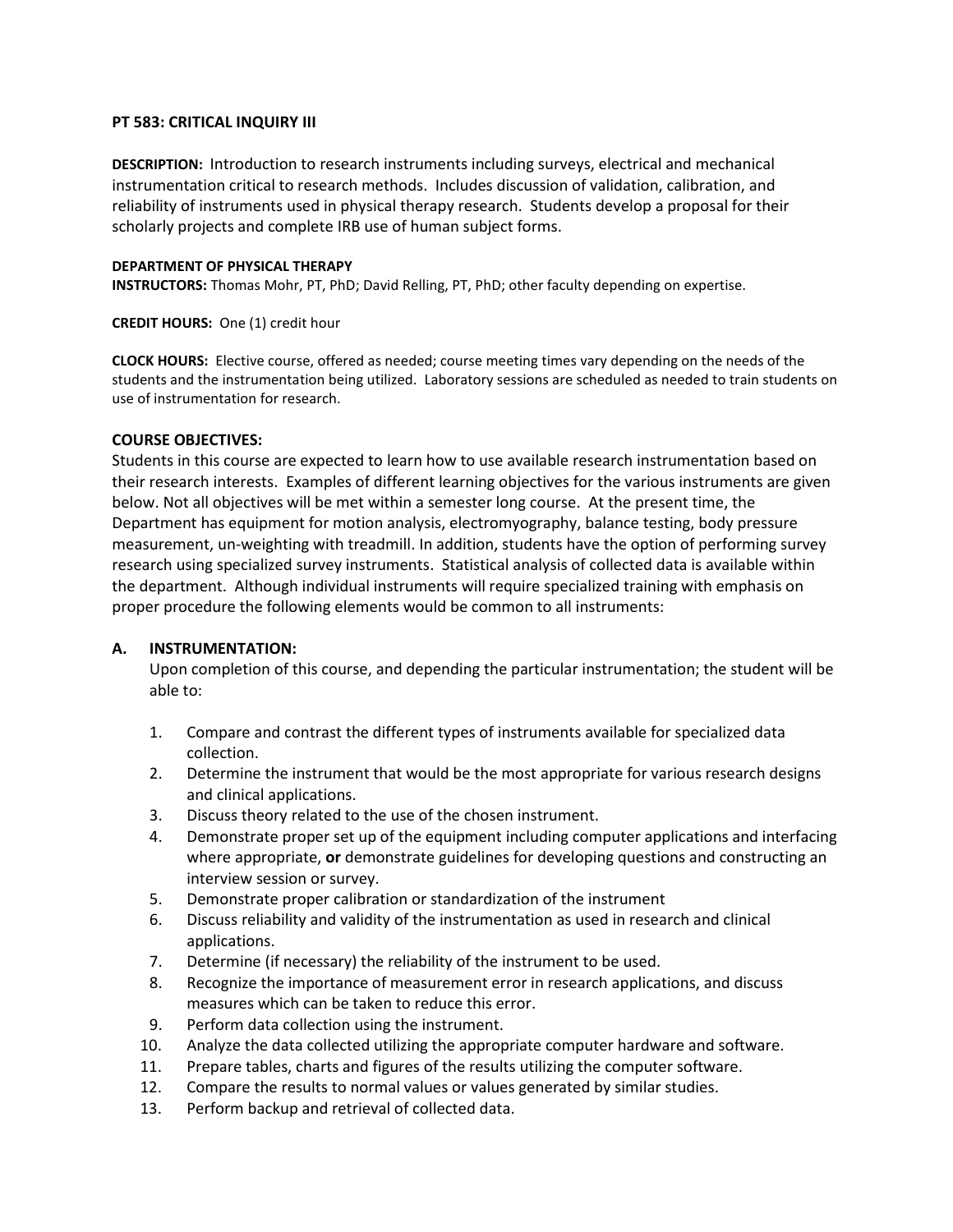# **B. SCHOLARLY PROJECT:**

After the completion of this course, the student will be able to:

- 1. Discuss the elements of the Scholarly Project including the introduction, literature review, methodology, results, discussion, appendices and references.
- 2. Define and identify the independent and dependent variables in a study.
- 3. Discuss the importance of a control group.
- 4. Discuss the importance of randomization in selecting and assigning subjects.
- 5. Discuss the importance of randomization of the testing sequences.
- 6. Discuss the importance and implications of sample size.
- 7. Discuss internal and external validity.
- 8. Describe various types of experimental and non-experimental research designs.
- 9. Participate in collaborative research in order to understand or contribute to the scientific basis for physical therapy practice.
- 10. Access appropriate professional literature databases and journals through computer library resources.
- 11. Review, analyze, and critique current literature related to the Scholarly Project.
- 12. Write a research proposal of the Scholarly Project, including the literature review and methodology for subject selection, instrumentation, and data collection and analysis.
- 13. Successfully complete the use of human subjects online training modules.
- 14. Complete and submit the required use of human subject's forms if necessary.

## **COURSE PREREQUISITES:**

Registered in Professional Physical Therapy Curriculum

### **TEACHING METHODS AND CURRICULUM PRACTICE MODEL:**

Teaching methods lecture and hands on laboratory sessions with research instrumentation. Contributes to Professional Practice through Critical Inquiry.

### **METHOD FOR EVALUATION:**

Discussion and demonstration utilizing appropriate instrumentation.

**OUTLINE OF CONTENT AND REQUIRED READINGS:** Documentation associated with the instrumentation.

### **EXAMINATIONS:**

Demonstration of competency using instrumentation. Passing score is 76%. See the UND-PT *Scholastic Standards* document for further reference.

### **ATTENDANCE:**

Class attendance is expected 100% of the time. Students must first attempt to notify the instructor by phone or in person for any absences. The student must also contact the instructor directly through e-mail or written documentation for any absences.

### **MAKE UP WORK/EXAMINATIONS:**

If an absence is anticipated, make up examinations should be completed *prior* to the absence. If an absence is unanticipated, arrangements for make-up examinations must be made *by the student within three days* of the student's return to classes. **Students may be assigned additional coursework for all absences.**

**GRADING SCALE:** A (92 – 100), B (84 – 91), C (76 – 83)